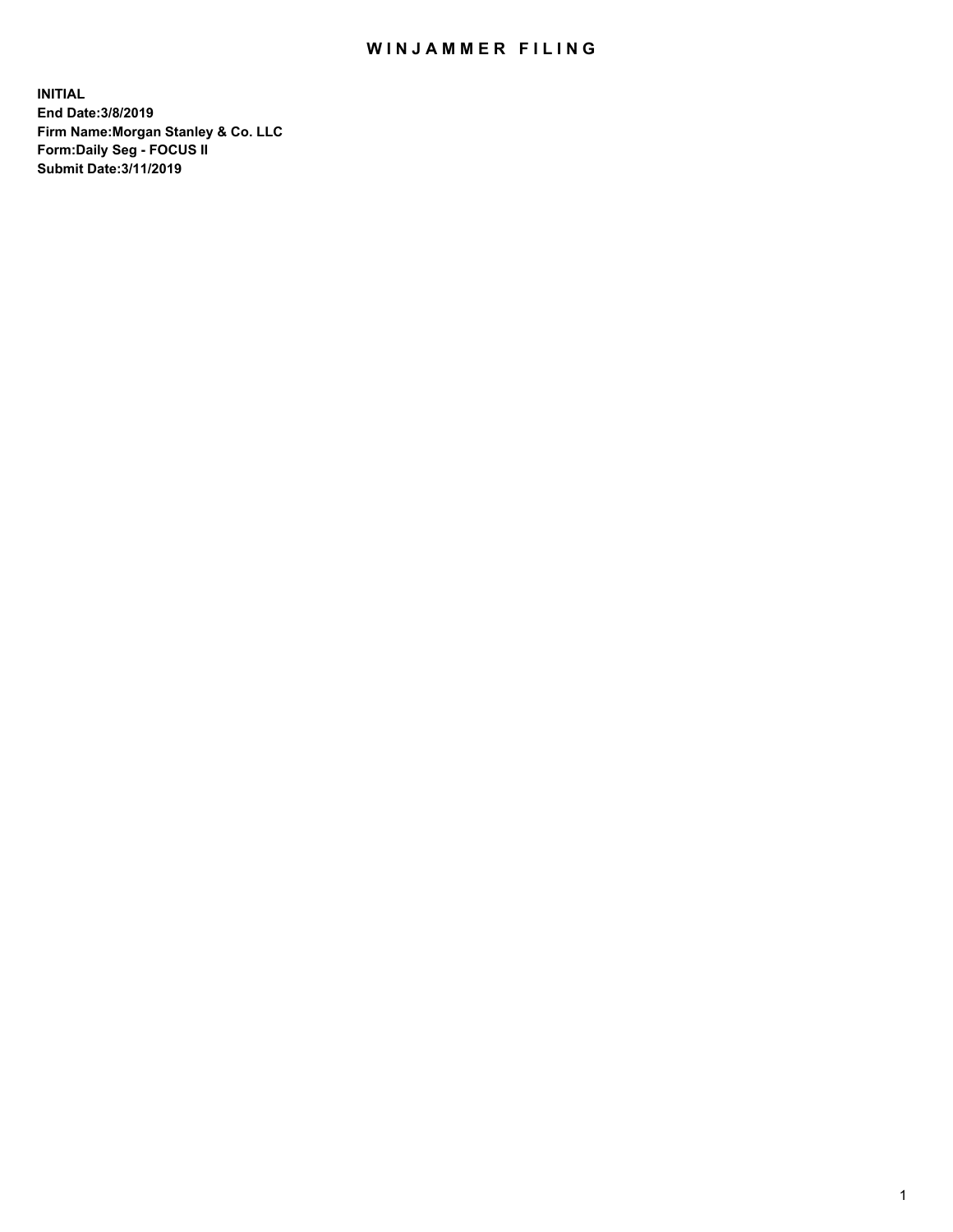**INITIAL End Date:3/8/2019 Firm Name:Morgan Stanley & Co. LLC Form:Daily Seg - FOCUS II Submit Date:3/11/2019 Daily Segregation - Cover Page**

| Name of Company                                                                                                                                                                                                                                                                                                                | Morgan Stanley & Co. LLC                                |
|--------------------------------------------------------------------------------------------------------------------------------------------------------------------------------------------------------------------------------------------------------------------------------------------------------------------------------|---------------------------------------------------------|
| <b>Contact Name</b>                                                                                                                                                                                                                                                                                                            | <b>Ikram Shah</b>                                       |
| <b>Contact Phone Number</b>                                                                                                                                                                                                                                                                                                    | 212-276-0963                                            |
| <b>Contact Email Address</b>                                                                                                                                                                                                                                                                                                   | Ikram.shah@morganstanley.com                            |
| FCM's Customer Segregated Funds Residual Interest Target (choose one):<br>a. Minimum dollar amount: ; or<br>b. Minimum percentage of customer segregated funds required:% ; or<br>c. Dollar amount range between: and; or<br>d. Percentage range of customer segregated funds required between:% and%.                         | 235,000,000<br><u>0</u><br>0 <sup>0</sup><br>00         |
| FCM's Customer Secured Amount Funds Residual Interest Target (choose one):<br>a. Minimum dollar amount: ; or<br>b. Minimum percentage of customer secured funds required:%; or<br>c. Dollar amount range between: and; or<br>d. Percentage range of customer secured funds required between:% and%.                            | 140,000,000<br><u>0</u><br><u>0 0</u><br>0 <sub>0</sub> |
| FCM's Cleared Swaps Customer Collateral Residual Interest Target (choose one):<br>a. Minimum dollar amount: ; or<br>b. Minimum percentage of cleared swaps customer collateral required:% ; or<br>c. Dollar amount range between: and; or<br>d. Percentage range of cleared swaps customer collateral required between:% and%. | 92,000,000<br><u>0</u><br><u>00</u><br>0 <sub>0</sub>   |

Attach supporting documents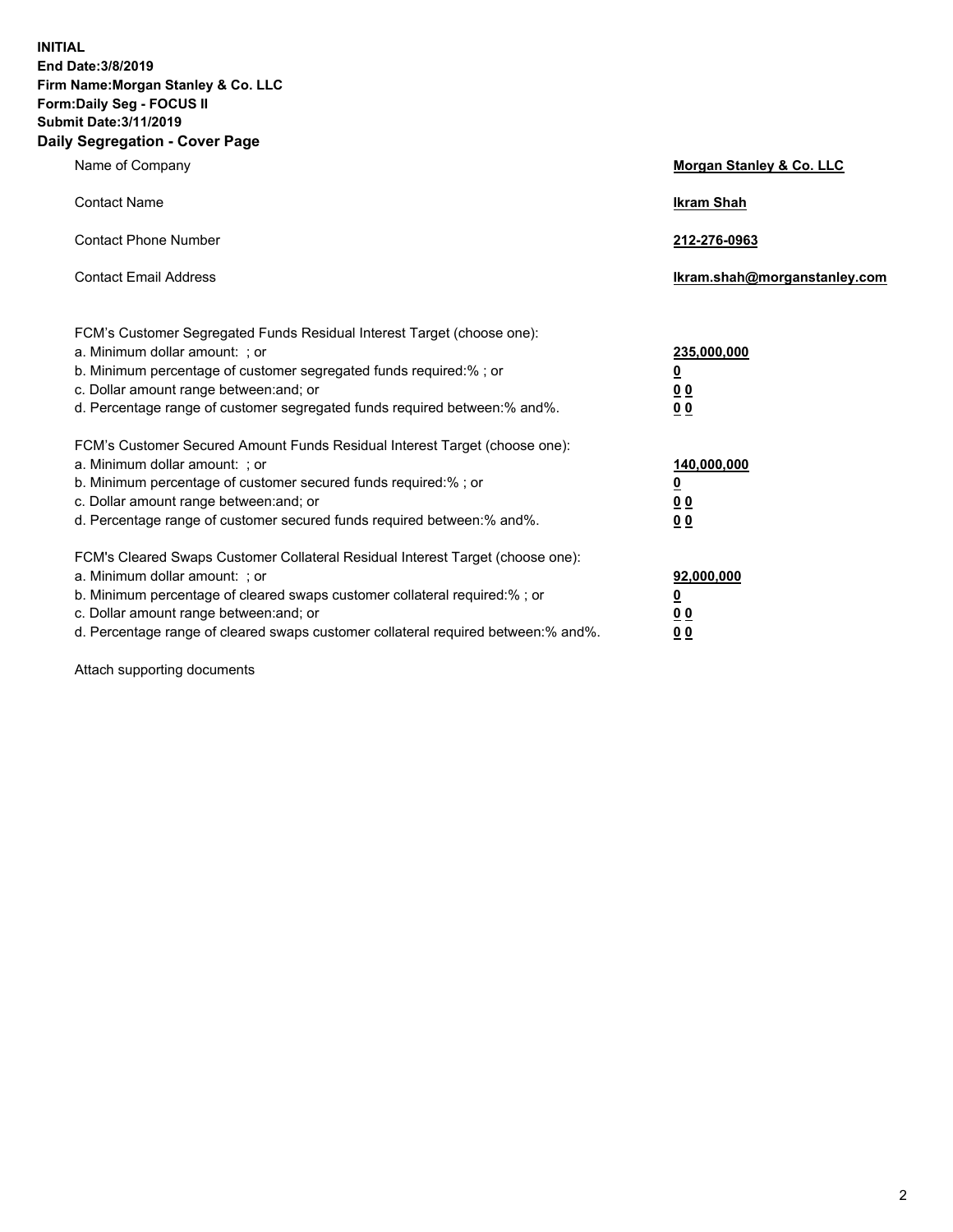## **INITIAL End Date:3/8/2019 Firm Name:Morgan Stanley & Co. LLC Form:Daily Seg - FOCUS II Submit Date:3/11/2019 Daily Segregation - Secured Amounts**

Foreign Futures and Foreign Options Secured Amounts Amount required to be set aside pursuant to law, rule or regulation of a foreign government or a rule of a self-regulatory organization authorized thereunder 1. Net ledger balance - Foreign Futures and Foreign Option Trading - All Customers A. Cash **2,633,087,894** [7315] B. Securities (at market) **2,067,221,107** [7317] 2. Net unrealized profit (loss) in open futures contracts traded on a foreign board of trade **211,341,925** [7325] 3. Exchange traded options a. Market value of open option contracts purchased on a foreign board of trade **5,626,559** [7335] b. Market value of open contracts granted (sold) on a foreign board of trade **-8,677,272** [7337] 4. Net equity (deficit) (add lines 1. 2. and 3.) **4,908,600,213** [7345] 5. Account liquidating to a deficit and account with a debit balances - gross amount **140,140,067** [7351] Less: amount offset by customer owned securities **-139,140,497** [7352] **999,570** [7354] 6. Amount required to be set aside as the secured amount - Net Liquidating Equity Method (add lines 4 and 5) 7. Greater of amount required to be set aside pursuant to foreign jurisdiction (above) or line 6. FUNDS DEPOSITED IN SEPARATE REGULATION 30.7 ACCOUNTS 1. Cash in banks A. Banks located in the United States **169,137,598** [7500] B. Other banks qualified under Regulation 30.7 **1,031,254,621** [7520] **1,200,392,219** 2. Securities A. In safekeeping with banks located in the United States **128,687,647** [7540] B. In safekeeping with other banks qualified under Regulation 30.7 **0** [7560] **128,687,647** [7570] 3. Equities with registered futures commission merchants A. Cash **6,762,956** [7580] B. Securities **0** [7590] C. Unrealized gain (loss) on open futures contracts **219,156** [7600] D. Value of long option contracts **0** [7610] E. Value of short option contracts **0** [7615] **6,982,112** [7620] 4. Amounts held by clearing organizations of foreign boards of trade A. Cash **0** [7640] B. Securities **0** [7650] C. Amount due to (from) clearing organization - daily variation **0** [7660] D. Value of long option contracts **0** [7670] E. Value of short option contracts **0** [7675] **0** [7680] 5. Amounts held by members of foreign boards of trade A. Cash **1,618,372,286** [7700] B. Securities **1,938,533,460** [7710] C. Unrealized gain (loss) on open futures contracts **211,122,769** [7720] D. Value of long option contracts **5,626,559** [7730] E. Value of short option contracts **-8,677,272** [7735] **3,764,977,802** 6. Amounts with other depositories designated by a foreign board of trade **0** [7760] 7. Segregated funds on hand **0** [7765] 8. Total funds in separate section 30.7 accounts **5,101,039,780** [7770] 9. Excess (deficiency) Set Aside for Secured Amount (subtract line 7 Secured Statement Page 1 from Line 8)

- 10. Management Target Amount for Excess funds in separate section 30.7 accounts **140,000,000** [7780]
- 11. Excess (deficiency) funds in separate 30.7 accounts over (under) Management Target **51,439,997** [7785]

**0** [7305]

**4,909,599,783** [7355]

**4,909,599,783** [7360]

[7530]

[7740] **191,439,997** [7380]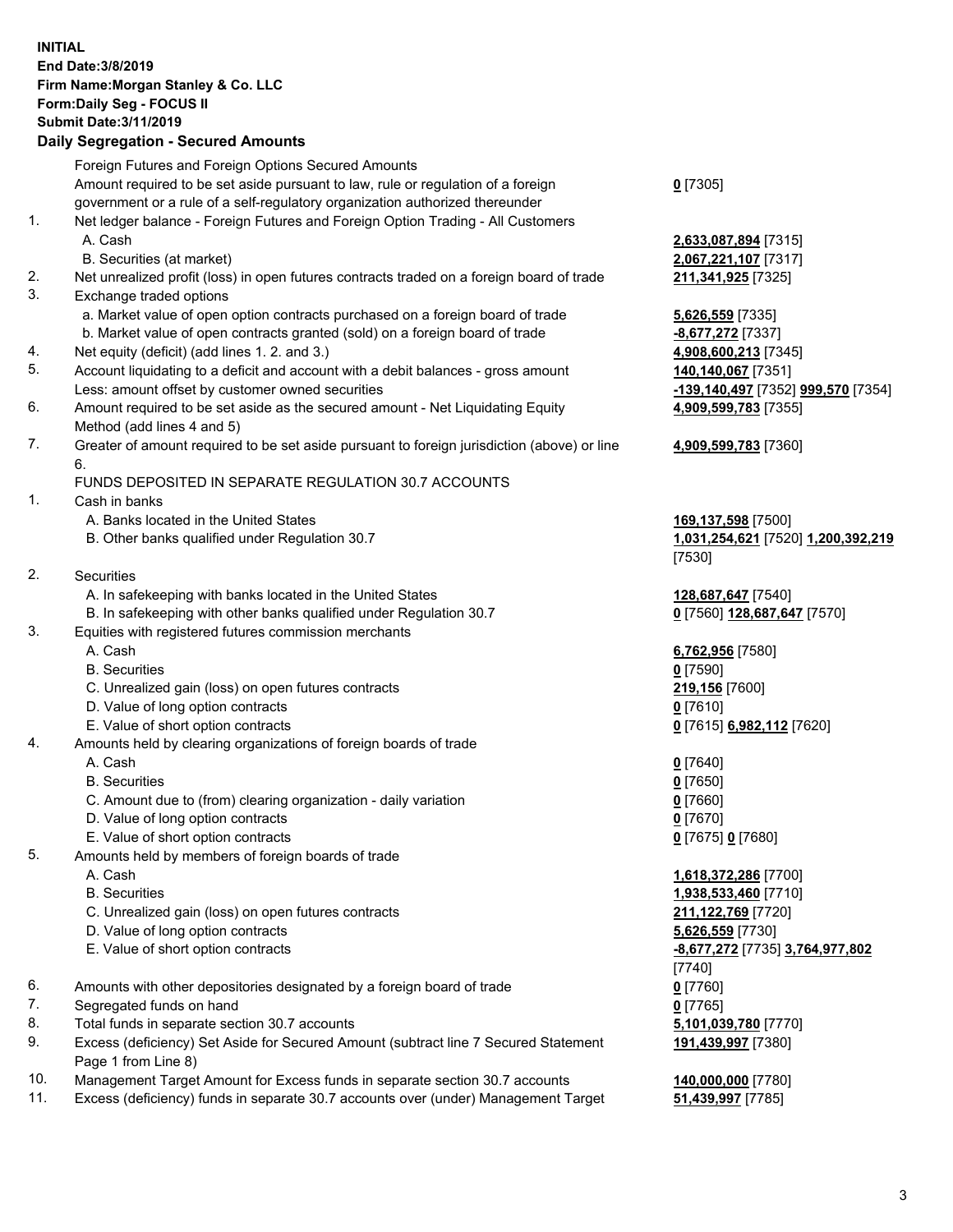**INITIAL End Date:3/8/2019 Firm Name:Morgan Stanley & Co. LLC Form:Daily Seg - FOCUS II Submit Date:3/11/2019 Daily Segregation - Segregation Statement** SEGREGATION REQUIREMENTS(Section 4d(2) of the CEAct) 1. Net ledger balance A. Cash **9,305,985,319** [7010] B. Securities (at market) **6,382,258,405** [7020] 2. Net unrealized profit (loss) in open futures contracts traded on a contract market **824,834,785** [7030] 3. Exchange traded options A. Add market value of open option contracts purchased on a contract market **234,459,543** [7032] B. Deduct market value of open option contracts granted (sold) on a contract market **-229,176,224** [7033] 4. Net equity (deficit) (add lines 1, 2 and 3) **16,518,361,828** [7040] 5. Accounts liquidating to a deficit and accounts with debit balances - gross amount **212,220,900** [7045] Less: amount offset by customer securities **-208,664,060** [7047] **3,556,840** [7050] 6. Amount required to be segregated (add lines 4 and 5) **16,521,918,668** [7060] FUNDS IN SEGREGATED ACCOUNTS 7. Deposited in segregated funds bank accounts A. Cash **3,776,487,906** [7070] B. Securities representing investments of customers' funds (at market) **0** [7080] C. Securities held for particular customers or option customers in lieu of cash (at market) **611,273,569** [7090] 8. Margins on deposit with derivatives clearing organizations of contract markets A. Cash **6,298,213,024** [7100] B. Securities representing investments of customers' funds (at market) **0** [7110] C. Securities held for particular customers or option customers in lieu of cash (at market) **5,770,984,836** [7120] 9. Net settlement from (to) derivatives clearing organizations of contract markets **340,175,364** [7130] 10. Exchange traded options A. Value of open long option contracts **234,459,543** [7132] B. Value of open short option contracts **-229,176,224** [7133] 11. Net equities with other FCMs A. Net liquidating equity **9,913,665** [7140] B. Securities representing investments of customers' funds (at market) **0** [7160] C. Securities held for particular customers or option customers in lieu of cash (at market) **0** [7170] 12. Segregated funds on hand **0** [7150] 13. Total amount in segregation (add lines 7 through 12) **16,812,331,683** [7180] 14. Excess (deficiency) funds in segregation (subtract line 6 from line 13) **290,413,015** [7190]

- 15. Management Target Amount for Excess funds in segregation **235,000,000** [7194]
- 16. Excess (deficiency) funds in segregation over (under) Management Target Amount Excess

**55,413,015** [7198]